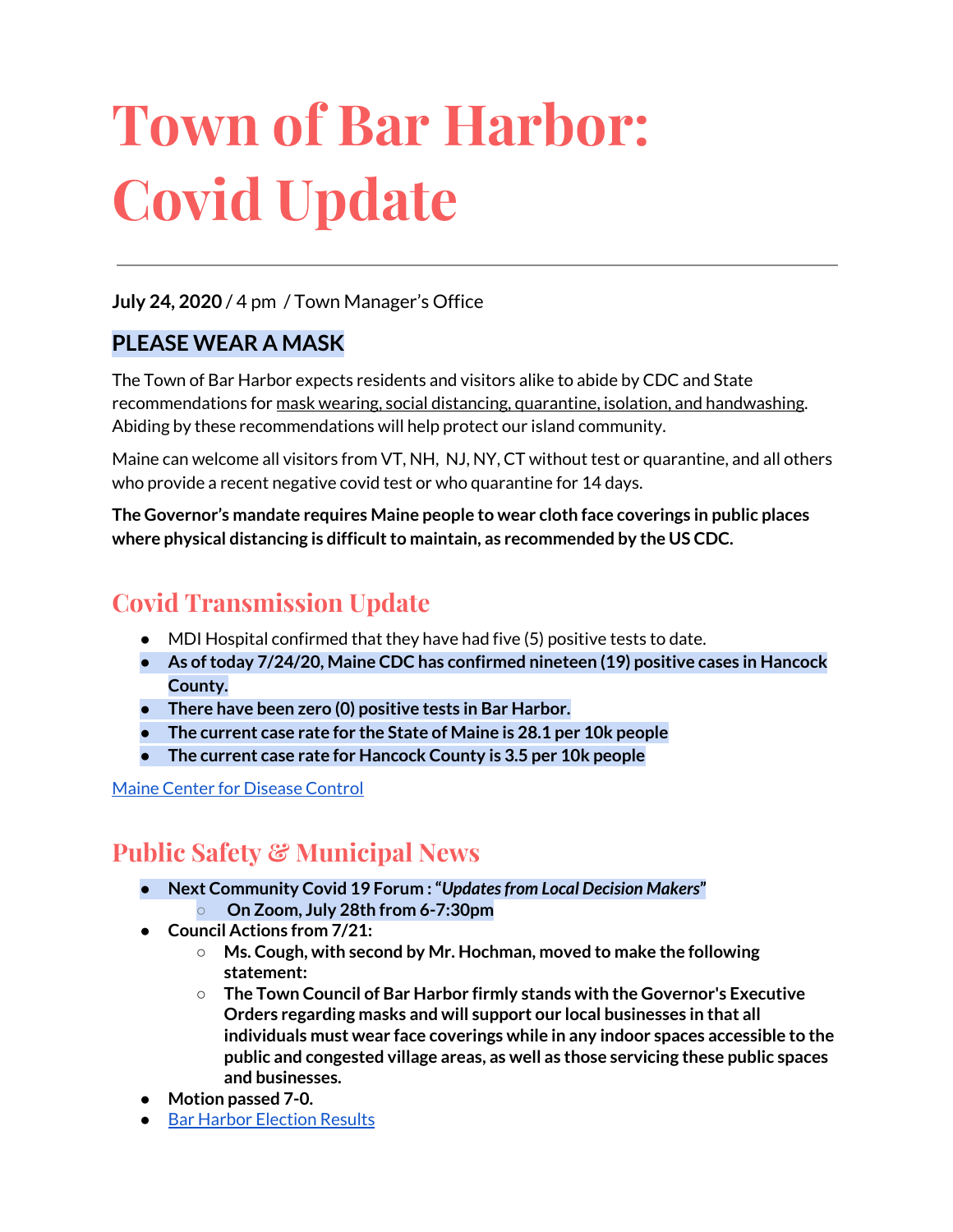- 6 FREE MASK boxes, with sanitizer on them, have been installed in downtown Bar Harbor. They are located in the following areas:
	- Agamont Park, near comfort station by pergola
	- Village Green, near comfort station
	- 2 Cottage Street
	- Barker Park
	- Municipal Building
	- Near the First on Main Street

# **MDI Hospital**

**MDI Hospital Coronavirus Call Center :** If you are having symptoms or think you may have been exposed to COVID-19, call your primary care provider. If you do not have one, reach out to our Coronavirus Call Center at 207-801-5900. Calling ahead helps our dedicated health care professionals provide the best possible care and protects those in our community who are most vulnerable. Remember: **PLEASE CALL AHEAD**

#### MDI [Hospital](https://www.mdihospital.org/covid-19/?fbclid=IwAR2Q31t4a6H1pxDfUeqSzFcmp5UbRlSwe93i58zEkHstfexp5EgoHB5cxGU) Covid Updates

# **School Information: Conners Emerson & MDI High School**

#### **July 13th,the track,tennis courts and playgrounds at MDI Regional Schools (AOS 91) will be open to the public, with the following guidelines....**

- All State of Maine and CDC guidelines must be followed and adhered to at all times (social distancing, no large gathering, face covering, etc.)
- No team organized practices or equipment will be allowed or available
- Any person using the facilities will do so at their own risk. MDIRSS will not be responsible for any issues that may occur
- Only 2 tennis courts will be available at this time.
- Public restrooms will not be available
- Please note that the gyms and weight room will not be available
- Please note that all schools in MDIRSS are still shut down and not available

#### USDA [Pandemic](http://track.spe.schoolmessenger.com/f/a/j6GQx4nFl3Rld4Q68tYCuA~~/AAAAAQA~/RgRgu5_JP0SlaHR0cHM6Ly9tYWlsLmdvb2dsZS5jb20vbWFpbC91LzAvP3RhYj1jbSNzZWFyY2gvZnJvbSUzQStiZWVzbGV5L1doY3RLSlZyQ0NUS1JmUldCTFdkUVpGZ2pUVlhNdkRwUVpIa2NoRkJCc3NGcHJxZEtnWFF3S05Tamt3R1RxTFpaS21wTkRHP3Byb2plY3Rvcj0xJm1lc3NhZ2VQYXJ0SWQ9MC4xVwdzY2hvb2xtQgoARkls2l72Ls-jUhhiYXJoYXJib3JqZXdlbEBnbWFpbC5jb21YBAAAAAE~) EBT program

#### **School Emails and Websites**

• <http://www.mdirss.org/>

# **MDIRSS Safe Return to School**

The COVID-19 Pandemic impact on school continues. As we prepare for the opening of the 2020-2021 school year, MDIRSS Schools are offering two options to meet the needs of our students and families in response to this global health crisis. Please take some time to review the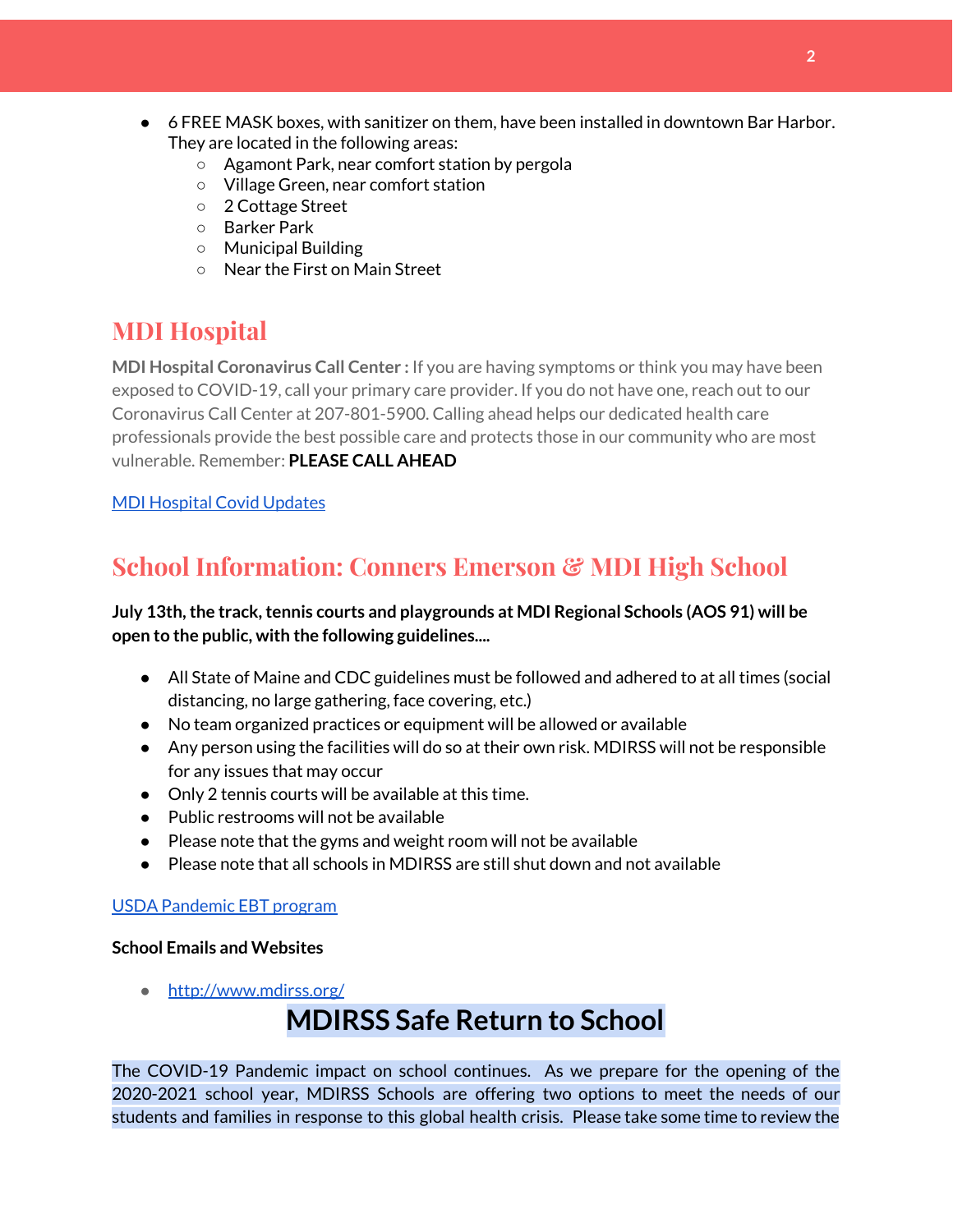two options, and complete the survey linked below. Your input is vital to our planning for the opening of school.

#### **OPTION A: SCHOOL BASED**

During the COVID-19 pandemic, following current state/local guidelines, and safety protocols, your child returns to school; at times, some (or all) of their learning may occur remotely.

#### **Option A looks like:**

- Attending school 5 full days each week, or a hybrid schedule including some days at school, some days learning remotely.
- Participation is expected and attendance will be recorded.
- Standards based grading practices in place.
- Physical distancing practices followed.
- Face coverings worn by all staff and students.
- Clear health guidelines.
- Staff reinforcement of hand washing.
- Food service will be provided.
- Extra-curricular activities (if available) will be offered.
- Timely communication from school regarding schedule, and any possible changes to a hybrid schedule (some days in school, some days at home) or complete remote schooling should community quarantine be necessary.

\*Ideally, students would be in school 5 days a week, however a safe response to the COVID 19 impact on our community will dictate whether we are in school every day, have a hybrid plan in place where some learning is at school, some remote, or if we are completely remote.

#### **OPTION B: VIRTUAL ONLY**

During the COVID-19 pandemic, your child participates in school from home.

#### **Option B looks like:**

- A teacher will be assigned to your child; groupings to be determined.
- Participation is expected and attendance will be recorded.
- Standards based grading practices in place.
- A device and learning materials will be provided.
- Modified Food service may be available.
- Extra-curricular activities (if available) will be offered.

#### **A message for ALL MDIRSS Families**

#### *for Option A and Option B:*

MDIRSS Schools are committed to the physical, social, emotional and academic well-being of our students. Supports for each are in place in all of our schools, and we are looking forward to providing rich learning opportunities for all of our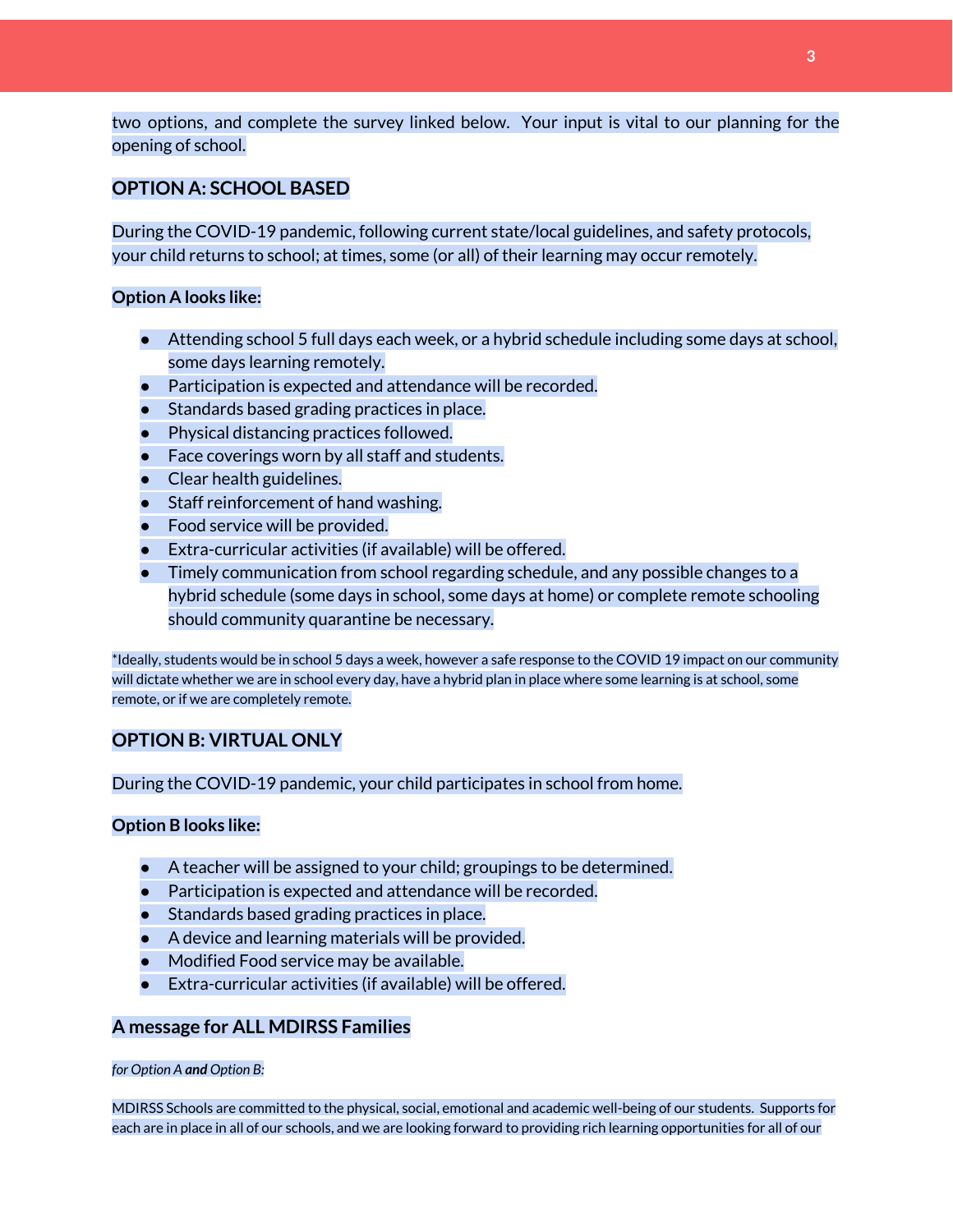students either in school, or virtually. Attendance and participation are critical. MDIRSS Schools are committed to student learning and growth. Clear expectations, assessment and traditional grading practices will be in place.

#### [MDIRSS](http://track.spe.schoolmessenger.com/f/a/kiM2Y100d4Wq3XM3SFxoJQ~~/AAAAAQA~/RgRg-udtP0RjaHR0cHM6Ly9kb2NzLmdvb2dsZS5jb20vZm9ybXMvZC9lLzFGQUlwUUxTZDE3UzdfZEhOVGtxMWI3WV8zMndXY3lid1VkRnVvYWhGcmtSQTBRbUlsNERQWnp3L3ZpZXdmb3JtVwdzY2hvb2xtQgoAR-2zGV8FI9NbUhhiYXJoYXJib3JqZXdlbEBnbWFpbC5jb21YBAAAAAE~) Safe Return to School Survey -- Results appreciated by **Monday, July 27th**

- Latest email update from [Principal](https://docs.google.com/document/d/1OKDsYNtOgV0FI9xAcXwQvenOKLV0S2vBg1o5jtu5CrE/edit?usp=sharing) Haney and MDI High School Can check out books from MDIHS Library throughout the summer
- **● Latest email update from Conners [Emerson](https://docs.google.com/document/d/1v3pgkG6Q-9S3gisuUIj4etPVDwgBKl4P00JBkvZr-kk/edit?usp=sharing) School - Return to school update**
- **● Latest email update from [Superintendent](https://docs.google.com/document/d/1fzeCbc8gpTSKmUaDoQH1Avx5PVl-h0reFphXrT1eUNA/edit?usp=sharing) Marc Gousse - Video**

## **Government News & Mandates**

#### **[Governor](https://www.maine.gov/governor/mills/) Mills: Latest Updates :**

- **● Maine DHHS Announces Four [Additional"Swab](https://www.maine.gov/governor/mills/news/maine-dhhs-announces-four-additional-swab-and-send-covid-19-testing-sites-2020-07-21) and Send" COVID-19 Testing Sites[To](https://www.maine.gov/governor/mills/news/protect-health-students-staff-mills-administration-provides-public-health-guidance-financial) Protect Health of Students & Staff, Mills [Administration](https://www.maine.gov/governor/mills/news/protect-health-students-staff-mills-administration-provides-public-health-guidance-financial) Provides Public Health Guidance & Financial Support to School Systems Across Maine**
- Mills [Administration](https://www.maine.gov/governor/mills/news/mills-administration-supports-child-care-working-families-8-million-investment-coronavirus) Supports Child Care for Working Families with \$8 Million Investment from [Coronavirus](https://www.maine.gov/governor/mills/news/mills-administration-supports-child-care-working-families-8-million-investment-coronavirus) Relief Fund
- Mills [Administration](https://www.maine.gov/governor/mills/news/mills-administration-2020-first-quarter-drug-overdose-report-2020-07-17) on 2020 First Quarter Drug Overdose Report
- Mills [Administration](https://www.maine.gov/governor/mills/news/mills-administration-announces-nearly-20-swab-and-send-covid-19-testing-sites-2020-07-14) Announces Nearly 20 "Swab and Send" COVID-19 Testing Sites
- Governor Mills [Proclaims](https://www.maine.gov/governor/mills/news/governor-mills-proclaims-today-ashley-frederick-bryan-day-2020-07-13) Today Ashley Frederick Bryan Day
- Governor Mills Secures Discounted Electricity for Maine from [Hydro-Québec](https://www.maine.gov/governor/mills/news/governor-mills-secures-discounted-electricity-maine-hydro-quebec-2020-07-10)
- Governor Mills [Statement](https://www.maine.gov/governor/mills/news/governor-mills-statement-regarding-sappi-paper-machine-closure-2020-07-09) Regarding Sappi Paper Machine Closure To Fight [COVID-19,](https://www.maine.gov/governor/mills/news/fight-covid-19-governor-mills-strengthens-enforcement-face-covering-requirement-maine-reopens)
- **● Governor Mills Strengthens Enforcement of Face Covering [Requirement](https://www.maine.gov/governor/mills/news/fight-covid-19-governor-mills-strengthens-enforcement-face-covering-requirement-maine-reopens) as Maine [Reopens](https://www.maine.gov/governor/mills/news/fight-covid-19-governor-mills-strengthens-enforcement-face-covering-requirement-maine-reopens)**
- With Improving Public Health Metrics, Mills [Administration](https://www.maine.gov/governor/mills/news/improving-public-health-metrics-mills-administration-exempts-connecticut-new-york-and-new) Exempts Connecticut, New York, and New Jersey From Quarantine & Testing [Requirement](https://www.maine.gov/governor/mills/news/improving-public-health-metrics-mills-administration-exempts-connecticut-new-york-and-new)

#### **[Representative](http://www.rephubbell.com/) Brian Hubbell's latest newsletter : [Priorities](http://www.rephubbell.com/2020/07/15/priorities-to-stabilize-and-support-maines-economy/) to stabilize and support Maine's [economy](http://www.rephubbell.com/2020/07/15/priorities-to-stabilize-and-support-maines-economy/) 7/15**

#### **Other Government Resources:**

- Pandemic [Unemployment](https://www.maine.gov/unemployment/pua/) Assistance
- Maine [Tourism](https://www.mainetourism.com/maine-tourism-relief-fund/) Relief Fund: Apply For Assistance beginning May 5
- The Small Business [Association](https://www.sba.gov/) Link to loan and grant forms: EIDL & PPP
- CDC [Guidelines](https://www.cdc.gov/coronavirus/2019-nCoV/index.html)
- [Maine](https://www.maine.gov/dhhs/mecdc/infectious-disease/epi/airborne/coronavirus.shtml#news) CDC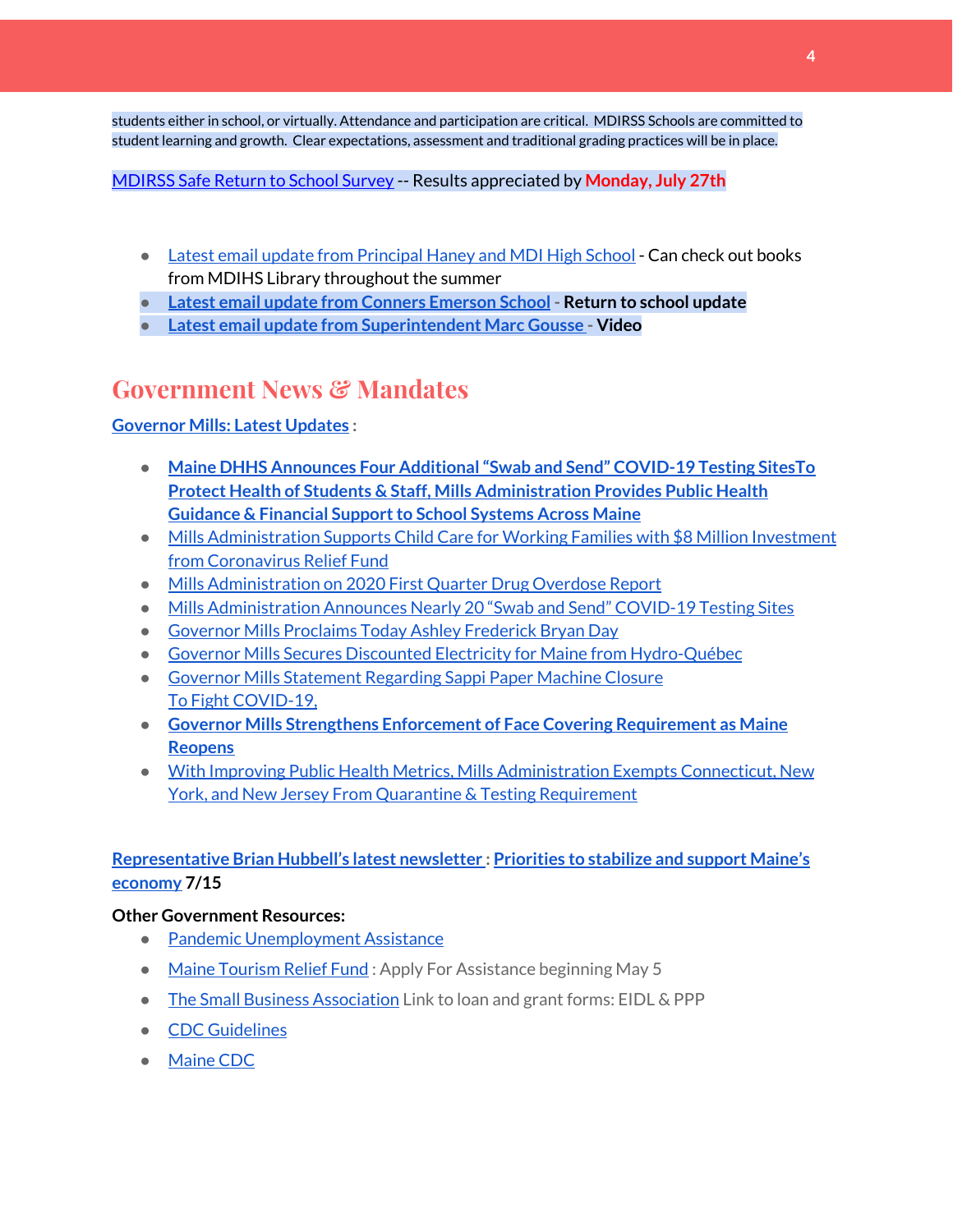# **Bar Harbor Chamber of Commerce**

**If you have ideas that would help Bar Harbor businesses during this time, please email concepts to Chamber Director Alf Anderson: [alf@barharborinfo.com](mailto:alf@barharborinfo.com)**

Includes resource lists for visitors and businesses

<https://www.visitbarharbor.com/member-center-coronavirus-resources>

## **Community Resources**

- **● Healthy Acadia [Newsletter](https://mailchi.mp/healthyacadia.org/july_21_2020) [7](https://mailchi.mp/healthyacadia.org/july_21_2020)/21**
- Open Table MDI Building [Community,](https://www.opentablemdi.org/) One Meal at a Time is delivering meals twice a week, free of charge, to anyone who requests them (MDI wide), as well as once a week curbside pick up. They are donation based and the food is healthy and tasty.
- Jesup [Memorial](https://jesuplibrary.org/) Library **Interlibrary Loan is now active in Maine**
- Mount Desert 365 Resource [Spreadsheet](https://docs.google.com/spreadsheets/d/1okAx6HSsgXZY9CGH07Dzi6rqe7a6m4dLCPKot2Li7Ek/edit?usp=sharing) is a resource list for all of MDI
- Project Open: A community [spreadsheet](https://docs.google.com/spreadsheets/d/1dBicBiBXGzzWEFd9oqL7EBDbFWjDCPl6SSMea_Kt4pc/htmlview#) letting residents and visitors know what island [businesses](https://docs.google.com/spreadsheets/d/1dBicBiBXGzzWEFd9oqL7EBDbFWjDCPl6SSMea_Kt4pc/htmlview#) are open
- Mount Desert Island [Community](https://www.mdicr.org/) Response is a resource list for all of MDI
- Bar [Harbor](https://www.barharborfoodpantry.org/) Food Pantry
- Help Request to MDI [Community](https://docs.google.com/forms/d/e/1FAIpQLSeZfu0tCcthHc9oL7tPomVRdniYiE7nbT_kkK9iCSRgqDhOvQ/viewform) Helpers

**Ways to Help**

- MDI [Nonprofit](https://sites.google.com/mdina.org/public/sos-mdi?authuser=0) Alliance : Share Our Stimulus : share stimulus money with local nonprofits.
- MDI [Community](https://docs.google.com/forms/d/e/1FAIpQLSe_CJUFdVvwJkmymWRqUeK8bx3m7n4uSOuUPYHqXSAyH2DBoQ/viewform?fbclid=IwAR25hjnWGhnMP0lOWMcBPRBumhtQCJGZO4hlk-T-VjNGZljL1kVX5pWrL6U) Helpers
- Island [Connections](http://islconnections.org/contact-us/)

## **Acadia National Park**

**See latest alert from ANP : Current Conditions** 

## **Land & Garden Preserve**

The Asticou Azalea Garden is now open each Thursday through Sunday from 10 a.m. to 2 p.m. until at least early August.

- Thuya Garden hours are Wednesday through Sunday from 2:30 5:30 p.m. Thuya Lodge will be closed for the 2020 season.
- Abby Aldrich Rockefeller Garden will open July 30 through September 6. Thursday through Sunday between 1:00 – 4:00 p.m.
- Little Long Pond, Asticou Landing, Terraces and Lookouts are open daily from dawn to dusk.